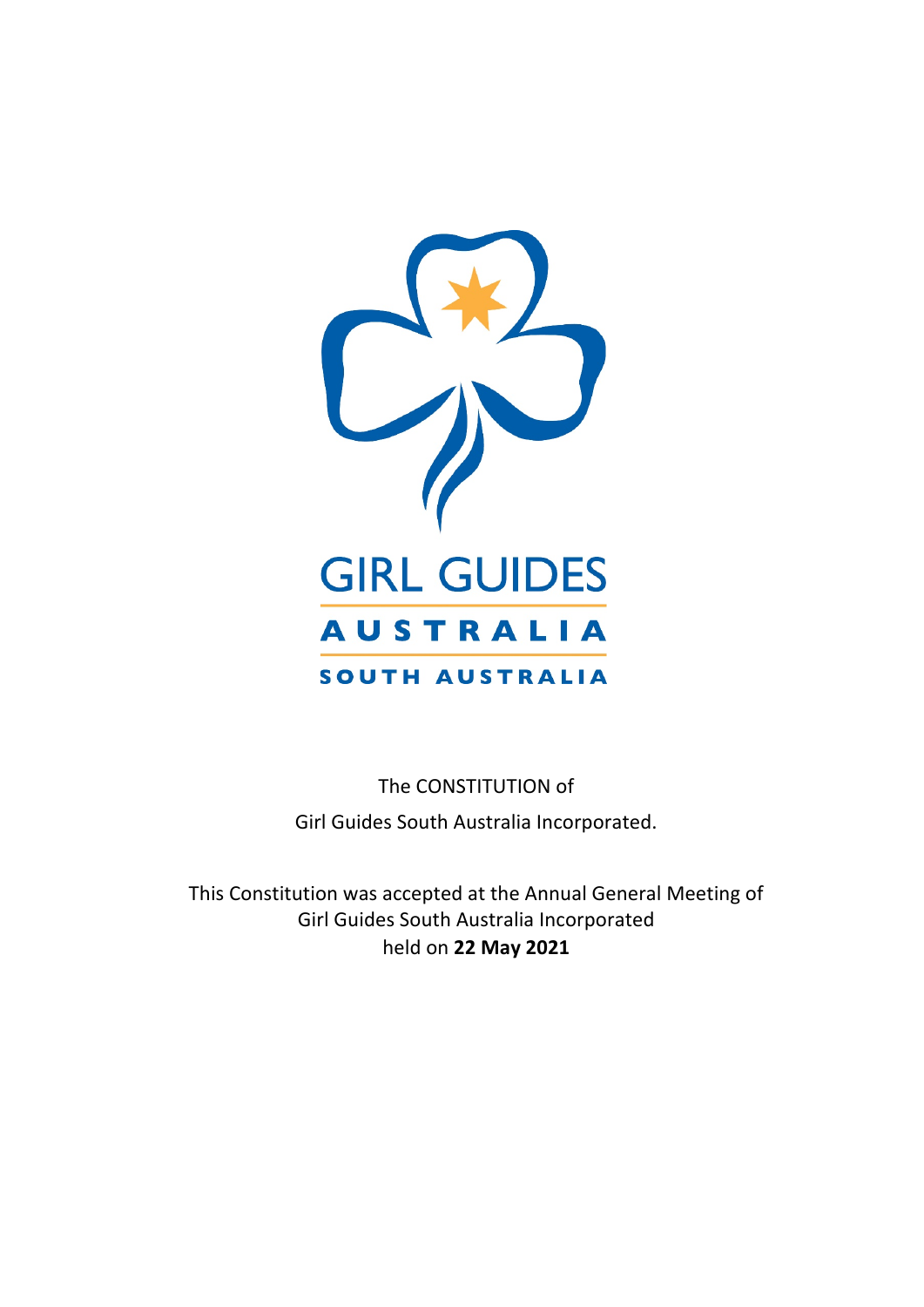

# **History**

| 14 December 1922       | The Girl Guides Association was established in Great Britain by<br>Royal Charter.                                                                                                                         |
|------------------------|-----------------------------------------------------------------------------------------------------------------------------------------------------------------------------------------------------------|
| <b>8 March 1950</b>    | A constitution delegating certain powers to The Girl Guides<br>Association (South Australia) was approved by The Girl Guides<br>Association.                                                              |
| 18 May 1950            | The constitution was adopted by the State Council of The Girl<br>Guides Association (South Australia).                                                                                                    |
| 29 May 1950            | The Girl Guides Association (South Australia) was incorporated<br>under the Associations Incorporation Act 1929-1935.                                                                                     |
| 4 October 1957         | The Girl Guides Association (South Australia) Incorporated<br>became a member of The Girl Guides Association of Australia.                                                                                |
| <b>14 January 1960</b> | The Girl Guides Association ratified a new constitution granting<br>independence to The Girl Guides Association (South Australia)<br>Incorporated.                                                        |
| 24 September 1992      | The Girl Guides Association (South Australia) Inc. ratified a new<br>constitution.                                                                                                                        |
| <b>1 July 1996</b>     | The Girl Guides Association of Australia changed its name to<br>become Guides Australia Incorporated.                                                                                                     |
| <b>18 October 1996</b> | The Girl Guides Association (South Australia) Incorporated ratified<br>a name change to become Guides South Australia Incorporated.                                                                       |
|                        | Subsequent amendments to this constitution were accepted on:<br>20 October 1994, 20 October 1995, 18 October 1996, 22<br>October 1999, 11 May 2001, 2 May 2003, 21 May 2004, 26 July<br>2004, 4 May 2007, |
| 1 November 2007        | Guides Australia Incorporated changed its name to become Girl<br>Guides Australia Incorporated "Girl Guides Australia".                                                                                   |
| 01 February 2008       | Guides South Australia Incorporated changed its name to Girl<br>Guides South Australia Incorporated.                                                                                                      |
|                        | Subsequent amendments to this constitution were accepted on:<br>28 May 2010, 25 May 2012, 29 May 2015, 26 May 2017 and 22<br>May 2021.                                                                    |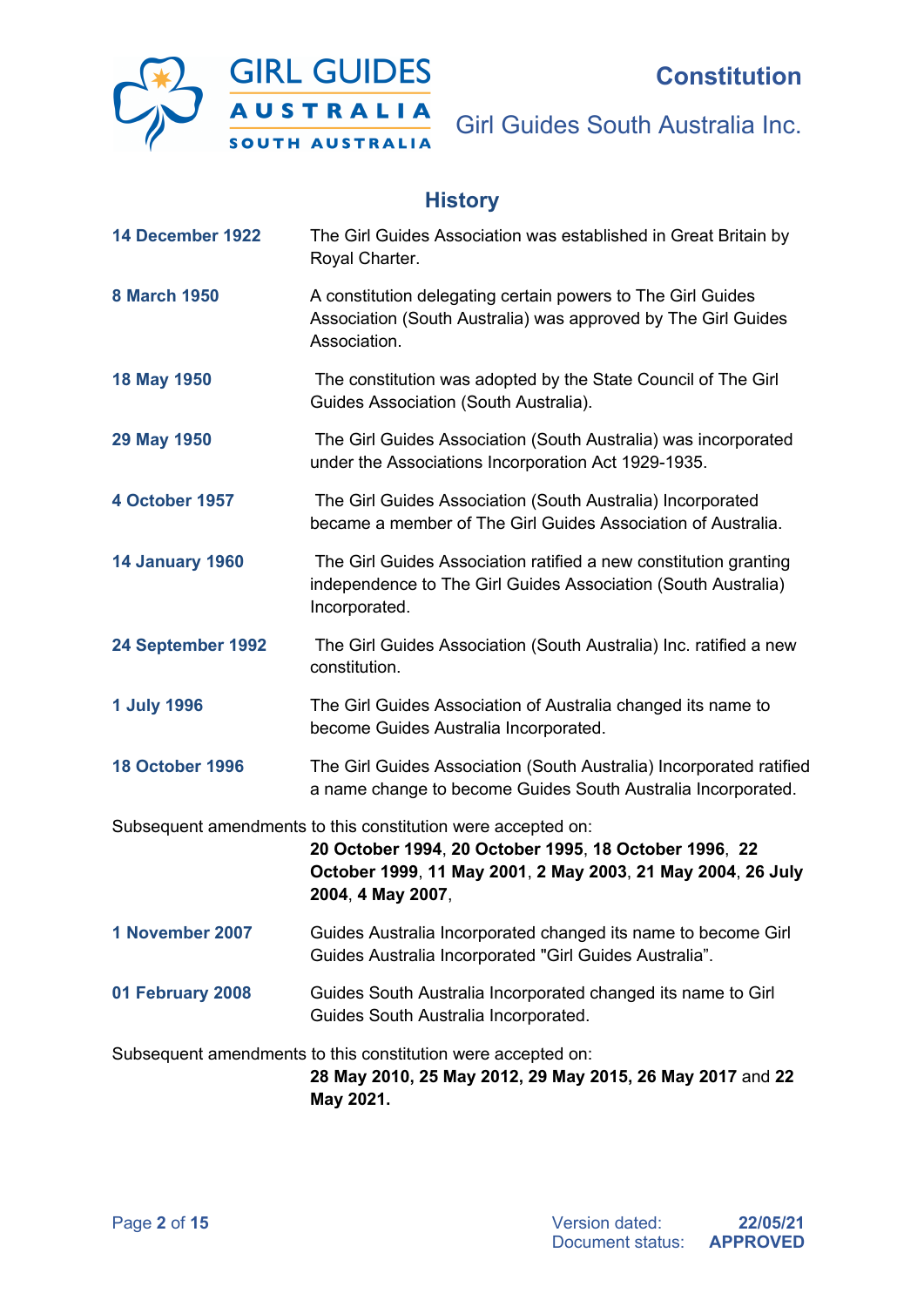

## **1. Name**

The name of the Association is Girl Guides South Australia Incorporated.

## **2. Place of Business**

The business of Girl Guides South Australia Incorporated is conducted through its office in Adelaide, South Australia.

#### **3. Objects and Purpose**

The Association is established as a charity whose purpose is to advance social and public welfare by:

- providing life and leadership skills and experiences in a values based non-formal educational environment to girls and young women through the Australian Guide Program;
- championing the rights and safety of girls and women in the community; and
- providing, through specific targeted programs, support, care and opportunities for growth and learning for girls and women who are disadvantaged, marginalised or excluded, to build their skills and ability to live and work in the community through camps, school and community visits.

#### **Mission**

The Association adopts the mission of Girl Guides Australia as amended from time to time and which, at time of approval of this Constitution, is "to empower and enable girls and young women to grow into confident, self-respecting, responsible community members".

#### **Promise and Law**

The Association adopts the Promise and Law of Girl Guides Australia as amended from time to time.

#### **Aim**

The Association is part of a world-wide voluntary organisation which promotes and encourages the development of girls and women as responsible community members through a program of activities and services and a commitment to the Promise and Law of Girl Guides Australia.

#### **Basic Principles**

The Association is a non-profit organisation which applies its profits solely for the objects and purpose of the Association.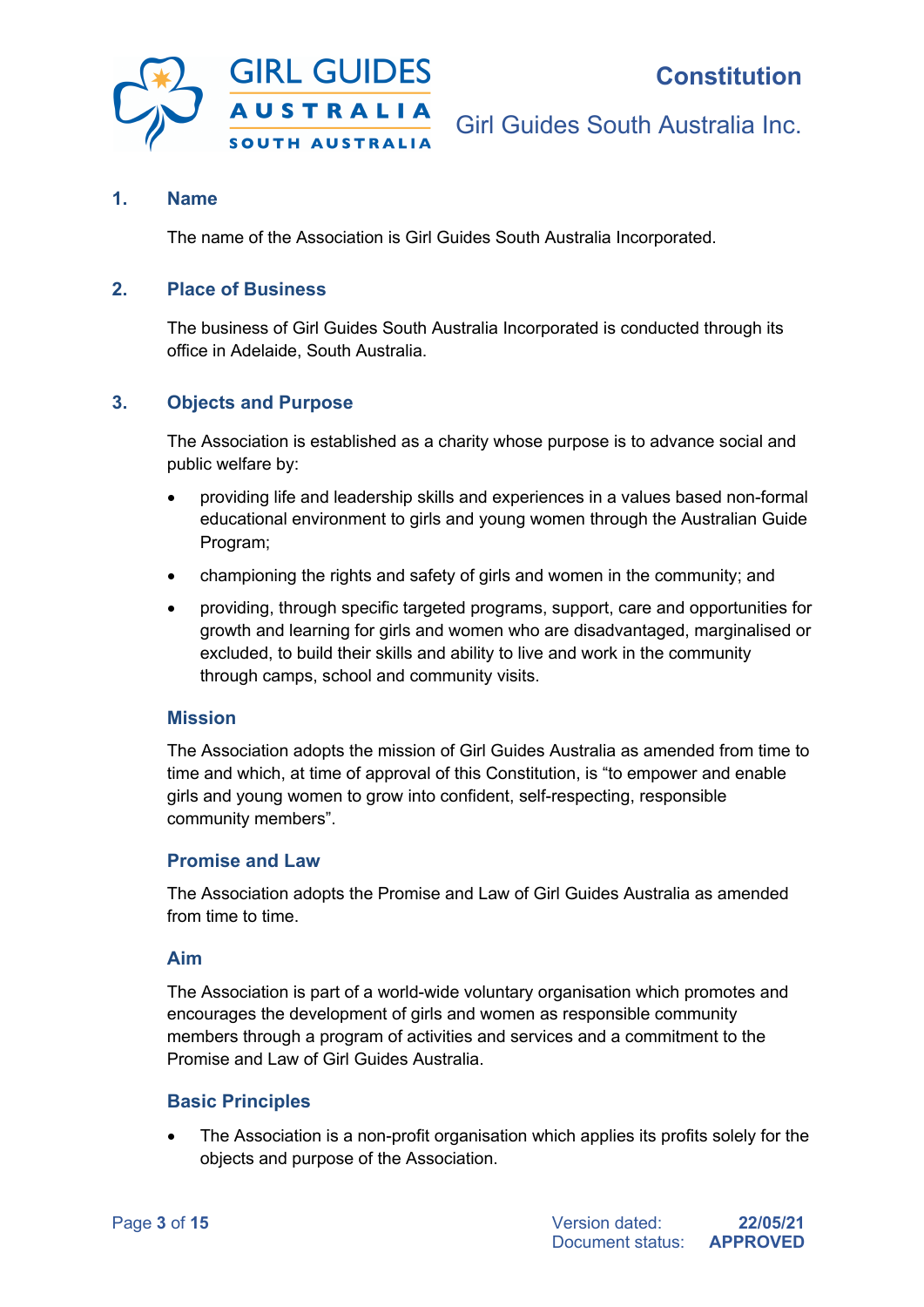

- The Association is a self-governing member of Girl Guides Australia which as the National body is a full member of the World Association of Girl Guides and Girl Scouts.
- The Association is independent of any political party.
- The religious beliefs of all members are respected.
- The Program is based on the moral and spiritual values as promoted by the Founder, Lord Baden-Powell of Gilwell, and reflected in the Promise and Law of Girl Guides Australia.

## **Relationship with Girl Guides Australia**

- The Association is an organisational member of Girl Guides Australia.
- The relationship between Girl Guides Australia and the Association shall be managed through a Memorandum of Understanding.

#### **Badge**

The promise badge of the Association is the Promise badge of Girl Guides Australia and contains a Trefoil.

#### **4. Jurisdiction**

Subject to any agreement, which may be entered into between the Association and any other State Girl Guide Association, this Constitution applies within South Australia.

#### **5. Interpretation**

- 5.1. In this Constitution:
	- 5.1.1. words importing the singular include the plural and vice versa;
	- 5.1.2. a reference to a statute, ordinance, code or other law includes regulations and other statutory instruments under it, and consolidations, amendments, re-enactments or replacements of any of them (whether of the same or any legislative authority having jurisdiction);
	- 5.1.3. a reference to "writing" shall unless the contrary intention appears, be construed as including references to printing, lithography, photography and other modes of representing or reproducing words in a visible form, including messages sent by electronic mail;
	- 5.1.4. "the Act" means the Associations Incorporation Act 1985;
	- 5.1.5. "adult member" means a member of the Association who has attained the age of 18 years;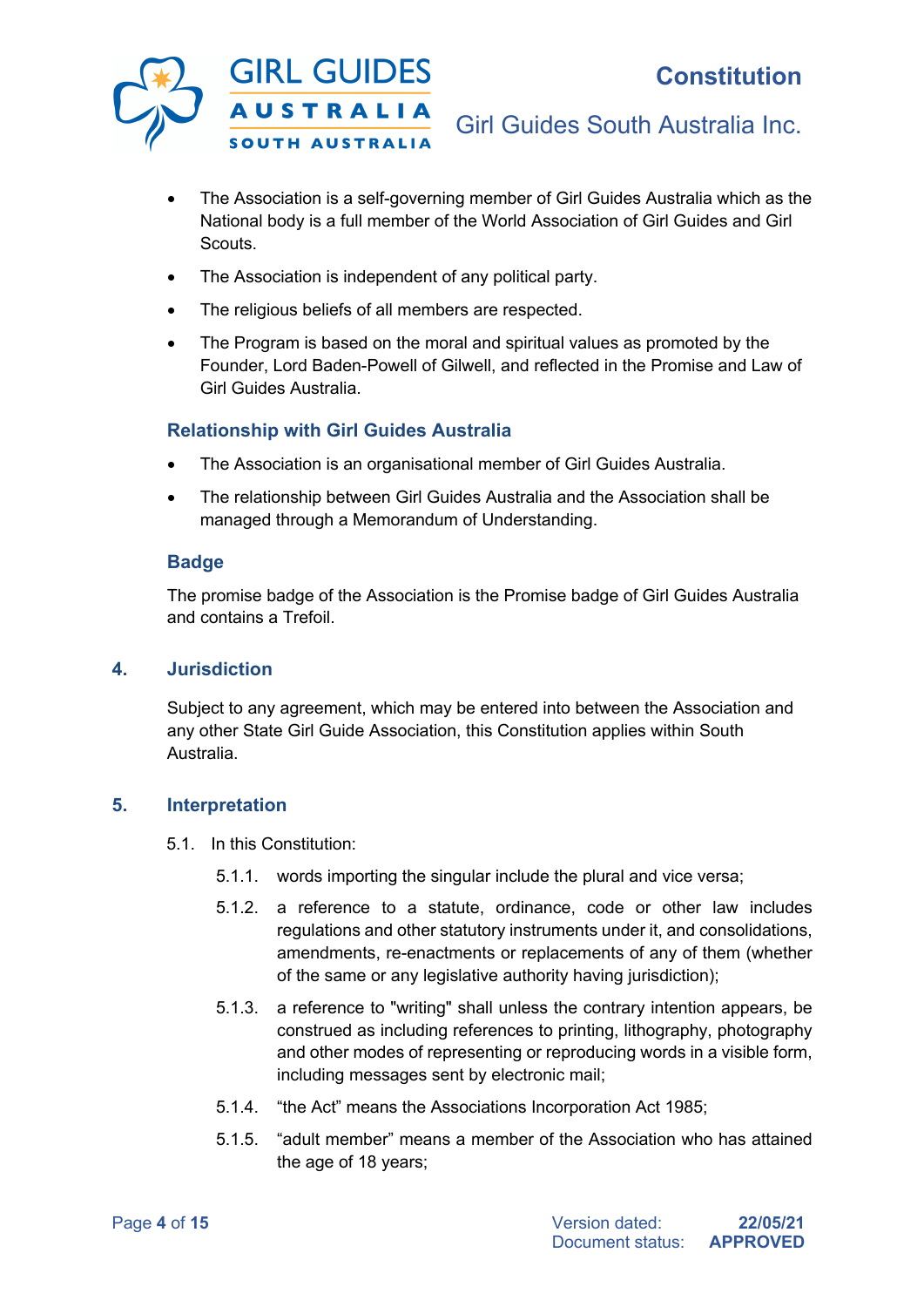

- 5.1.6. "the Association" means Girl Guides South Australia Incorporated;
- 5.1.7. "the Board" means the Board of the Association established pursuant to clause 8 of this constitution;
- 5.1.8. "the Chair" means the person holding for the time being the office of Chair of the Board;
- 5.1.9. "financial year" means the year beginning on 1 January in any year and ending on 31 December in that year;
- 5.1.10. "Girl Guides Australia" means Girl Guides Australia (ACN 070 581 770) a company limited by guarantee;
- 5.1.11. "Guiding" means Girl Guiding and Girl Scouting which is open to all girls and young women whatever their religion, ethnic group or background. A Girl Guide or Girl Scout accepts the Promise and the Law based on spiritual values, personal development and commitment to helping others.
- 5.1.12. "Guide Lines" means the publication of that name containing the policy, organisation and rules of Girl Guides Australia;
- 5.1.13. "Meetings" means Annual General Meetings and any other General Meeting called pursuant to 7.2;
- 5.1.14. "ordinary resolution" means a resolution passed by a simple majority;
- 5.1.15. "postal vote" means a vote by post or such other technology as determined by the Board;
- 5.1.16. "Promise and Law of Girl Guide Australia" is as published from time to time;
- 5.1.17. "special resolution" means:
	- i. in relation to a resolution of the Board, a resolution passed by at least two thirds of the Board at a special meeting of the Board provided that at least 48 hours written notice specifying the intention to propose the resolution as a special resolution has been given to all members of the Board; and
	- ii. in relation to a resolution of a general meeting of members, a resolution passed by at least three quarters of such adult members of the Association as, being entitled to do so, vote in person or by proxy or by postal vote at a duly convened general meeting of members of the Association provided that at least 21 days written notice specifying the intention to propose the resolution as a special resolution has been given to all members;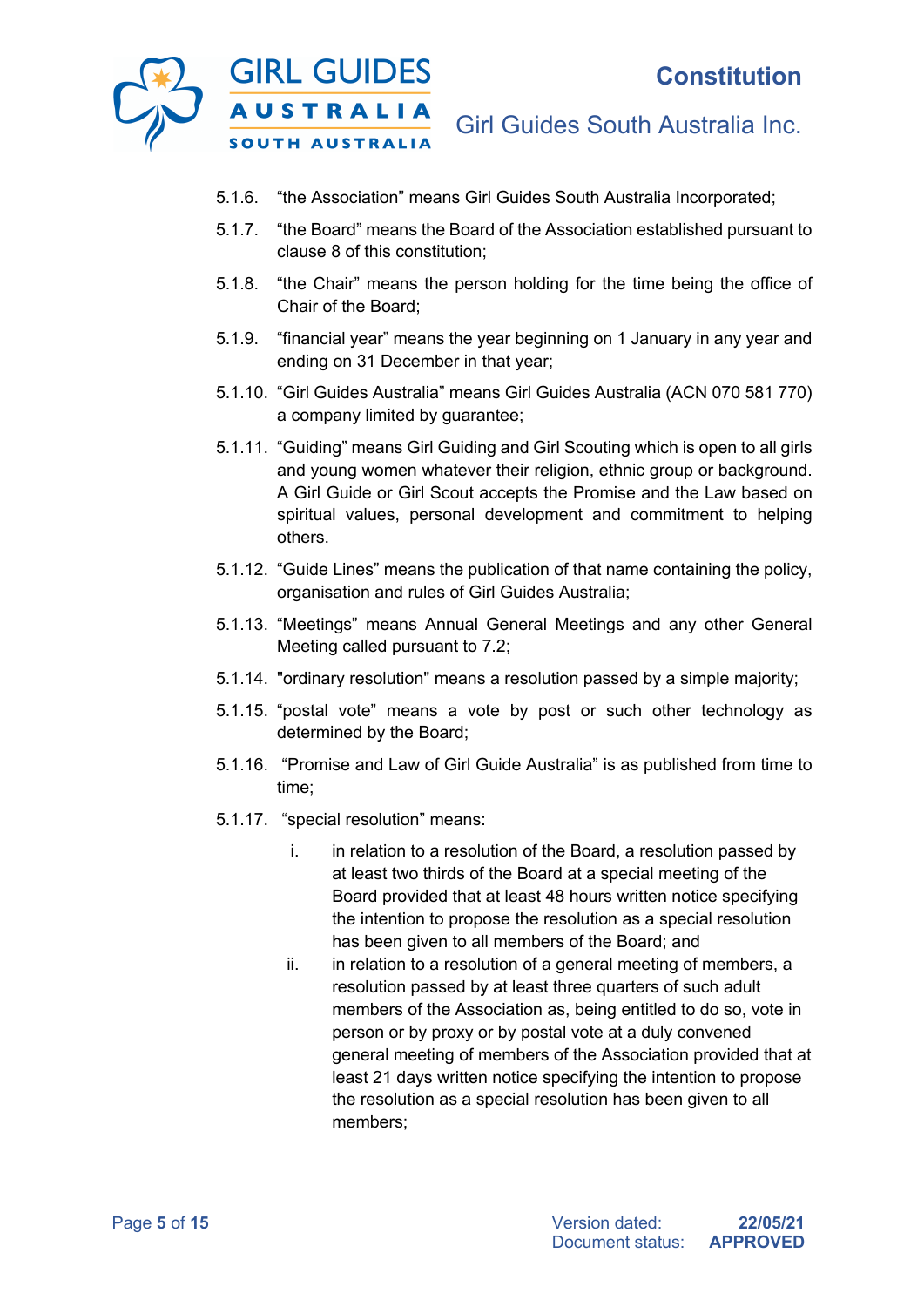

- 5.1.18. "the State Commissioner" means the person holding for the time being the office of State Commissioner of the Association;
- 5.1.19. "State Executive Officer" means the person employed as the State Executive Officer by the Association for the purposes of managing the business of the Association;
- 5.1.20. "State Management Team" means the Guiding executive team of the Association, consisting of the State Commissioner, State department managers, and such other person as may be determined by the State Commissioner from time to time; and
- 5.1.21. "the State Treasurer" means the person holding for the time being the office of the State Treasurer of the Association.

## **6. Membership**

- 6.1. Subject to clause 6.2, membership of the Association is voluntary and open to girls and women without discrimination.
- 6.2. A member is any girl or woman who:
	- i. has attained her fifth birthday, and
	- ii. has made the Guide Promise, or is working towards making the Guide Promise; or accepts the principles and beliefs of Guiding, and
	- iii. has paid an annual membership fee for the current membership period.
- 6.3. The annual membership fee shall be at the rate set from time to time by the Board.
- 6.4. The Association retains the right to accept or reject an application for membership without explanation. Any fees paid with the application will be fully refunded in the event of rejection.
- 6.5. The Board has the power to terminate the membership of any person.
- 6.6. A member may resign from the membership of the Association by giving written notice to the Chair of the Board. Any resigning member shall be liable for any outstanding membership fee payable by that member at the time of resignation which may be recovered as a debt due to the Association.
- 6.7. A register of members must be kept and contain:
	- i. the name and address of each member;
	- ii. the date on which each member became a member of the Association; and
	- $iii.$  if applicable, the date of and reason(s) for termination of membership.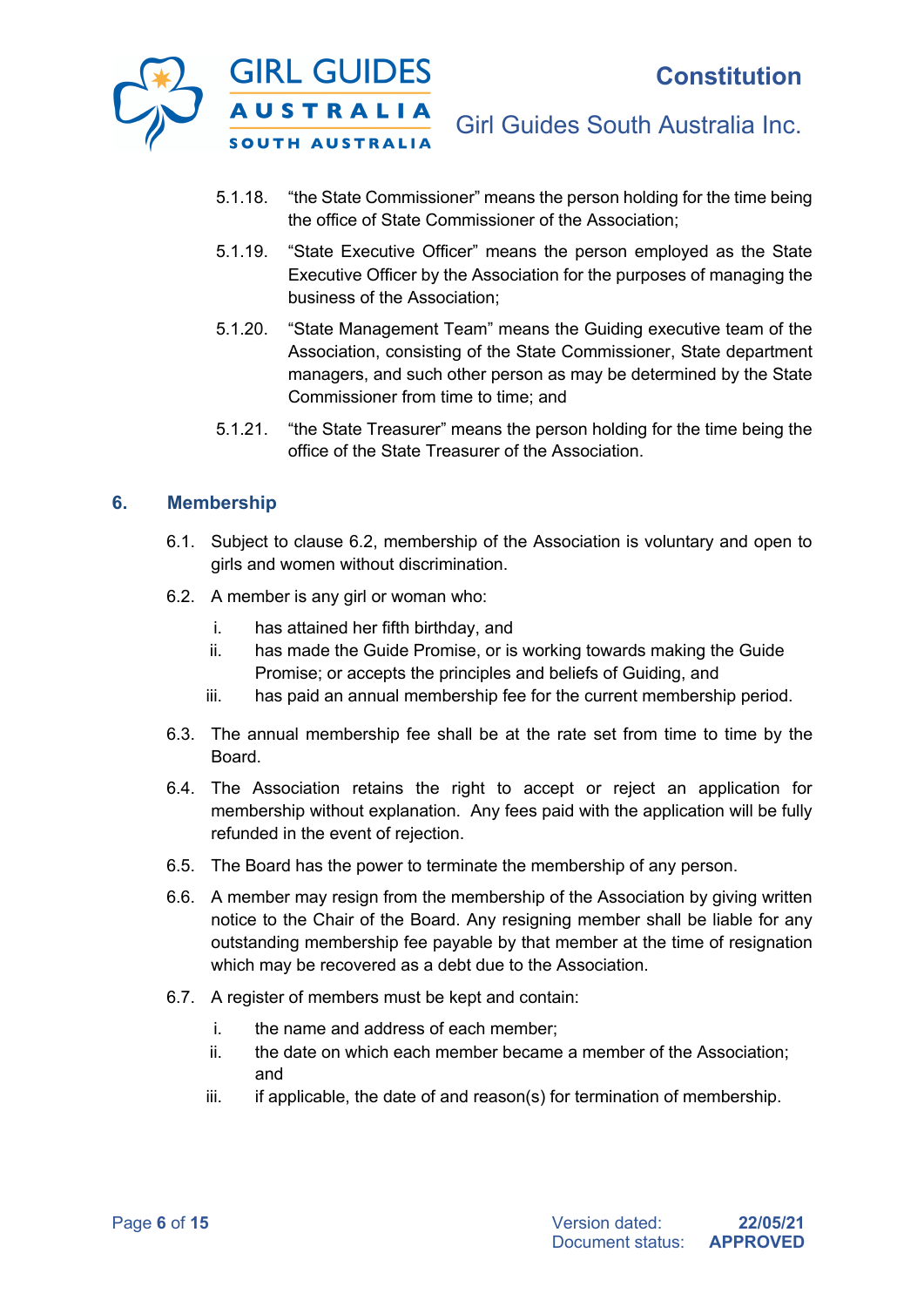

## **7. Meetings of the Adult Members of the Association**

- 7.1. Definition:
	- 7.1.1. An Annual General Meeting of all adult members must be held within five months after the end of each financial year of the Association.
	- 7.1.2. A General Meeting may be called in accordance with clause 7.2
	- 7.1.3. A General Meeting will be called:
		- i. by resolution of the Board; or
		- ii. upon a written request to do so being received by the Chair of the Board from at least 10 adult members of the Association stating the purpose of the Meeting.
- 7.2. An Annual General Meeting and a General Meeting of adult members of the Association will be convened by giving not less than 21 days written notice of the Meeting to all adult members of the Association.
- 7.3. Notice of all Meetings must state:
	- 7.3.1. the date, time and place of the Meeting; and
	- 7.3.2. the purpose of the Meeting.
- 7.4. The quorum for any Meeting shall be thirty adult members attending in person. If within 30 minutes after the time appointed for the meeting a quorum of members is not present, the meeting shall stand adjourned to the same day in the next week, at the same time and place and if at such adjourned meeting a quorum is not present within 30 minutes of the time appointed for the meeting, the members present shall form a quorum.
- 7.5. The Chair of the Board, or in their absence, the State Commissioner shall be the chairperson of any Meeting. If both the Chair of the Board and the State Commissioner are either not present or unwilling to act, either at or before the Meeting the Chair of the Board may appoint in writing a Board member to preside as chairperson for the meeting.
- 7.6. Unless otherwise specified in this Constitution or the Act, a question for decision at a Meeting must be decided by ordinary resolution.
- 7.7. Each adult member of the Association shall have one vote on any election or motion before any Meeting.
- 7.8. In the case of an equality of votes the chairperson shall have a casting vote in addition to a deliberative vote.
- 7.9. Voting at any Meeting on any election, special resolution or ordinary resolution may be in person, by proxy or by postal vote.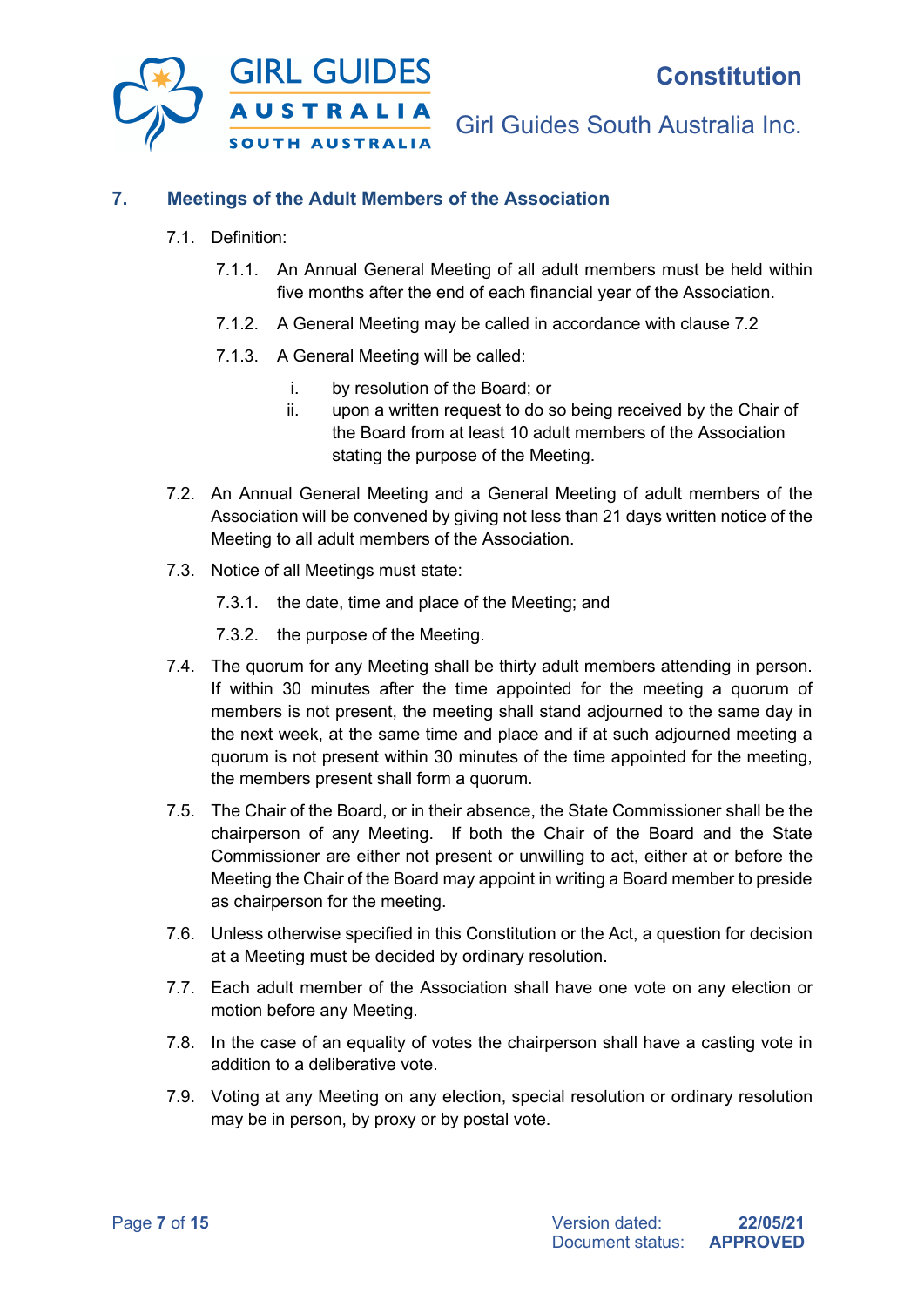

- 7.10. Unless a poll is demanded by at least 5 members a question for decision at a Meeting shall be determined by a show of hands.
- 7.11. If a poll is demanded, the chairperson of the Meeting shall decide the manner in which the poll is conducted.

## **8. The Board**

- 8.1. Establishment, Functions and Powers
	- 8.1.1. There shall be a Board of the Association.
	- 8.1.2. Subject to the provisions of this constitution the Board shall control and manage the affairs of the Association.
	- 8.1.3. The Board has the power to make By-Laws.
	- 8.1.4. The Board may exercise all powers and do all acts and things as may be exercised or done by the Association. The Association shall have all the powers conferred by section 25 of the Act.
	- 8.1.5. The Board may establish committees.
	- 8.1.6. The Board may delegate any of its powers and functions by instrument in writing to committees, individual officers, or staff members, and subject to such conditions included in the instrument in writing, as the Board considers appropriate.
	- 8.1.7. The Board shall not delegate:
		- 8.1.7.1. This power of delegation; and
		- 8.1.7.2. A function imposed on the Board or the State Executive Officer by the Act or any other law, or this Constitution or by resolution of the Association in General Meeting.
	- 8.1.8. A function, which has been delegated under this clause, may be exercised from time to time in accordance with the terms of the delegation.
	- 8.1.9. The entity exercising delegated powers shall promptly provide the Board with details of all material decisions and shall provide any other reports, minutes and information as the Board may require from time to time.
	- 8.1.10. The Board may by instrument in writing, at any time revoke wholly or in part any delegation made under this clause, and may amend or repeal any decision made by such body or person under this clause.
	- 8.1.11. The Board may appoint a member of the Board to be an ex officio member (with voting rights) of any committee which may be established by the Board in the exercise of its powers.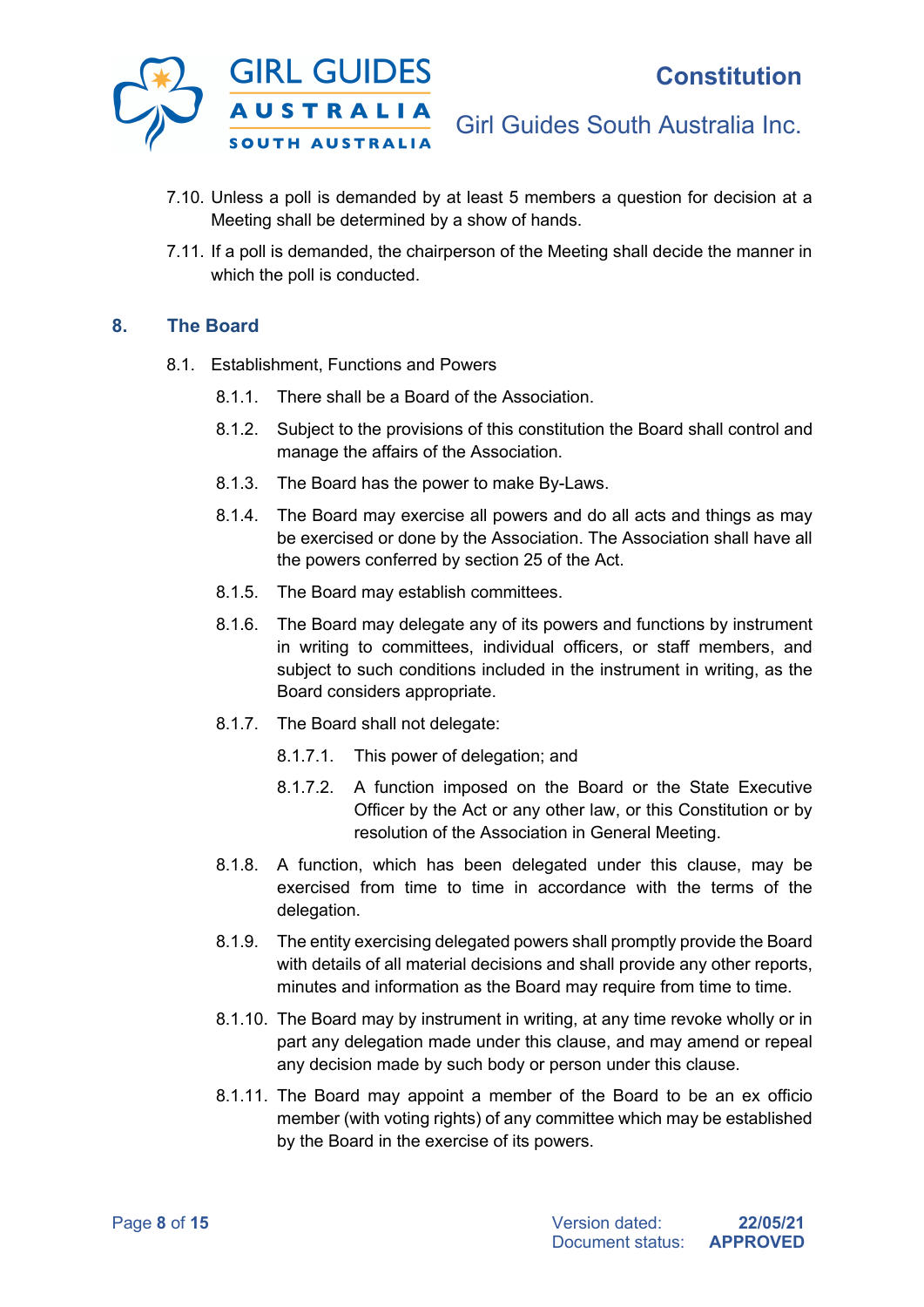

8.2. Membership

The Board shall consist of:

- 8.2.1. the Chair of the Board, subject to clause 8.4.
- 8.2.2. The Deputy Chair of the Board, subject to clause 8.5.
- 8.2.3. the State Commissioner.
- 8.2.4. one Assistant State Commissioner selected by the State Commissioner.
- 8.2.5. the State Treasurer, who need not be a member of the Association, but who must be a Certified Practising Accountant or Chartered Accountant with relevant current experience.
- 8.2.6. 3 adult members of the Association elected by the adult membership of the Association.
- 8.2.7. the South Australian Director on the Girl Guides Australia Board. This position is a non-voting member of the Girl Guides South Australia Board.
- 8.2.8. a person (other than the State Treasurer), who need not be a member of the Association, with accounting, business or financial qualifications and relevant current experience, appointed by the Board.
- 8.2.9. a person, who need not be a member of the Association, with legal qualifications and relevant current experience, appointed by the Board.
- 8.2.10. An adult member of the Association, aged between 18 and 29 years of age (inclusive) as at the date of their initial appointment or extension of their term, who is appointed by the Board for an initial term of one year which may be extended by the Board up to two times for a period of one year at a time.
- 8.2.11. Appointment of the State Treasurer
	- 8.2.11.1. The State Treasurer is elected at an Annual General Meeting for a term of three years with the option of the term being extended once for a further period of up to two years by special resolution of the Board.
	- 8.2.11.2. Should a vacancy occur in the position of State Treasurer, the vacancy may be filled by appointment by the Board for a period until the next Annual General Meeting.
- 8.2.12. Board Members elected under Clause 8.2.5 (Elected Members):
	- 8.2.12.1. Board members elected to the Board by the adult members are each elected for terms of three years which are staggered so that one of the terms concludes each year at the Annual General Meeting.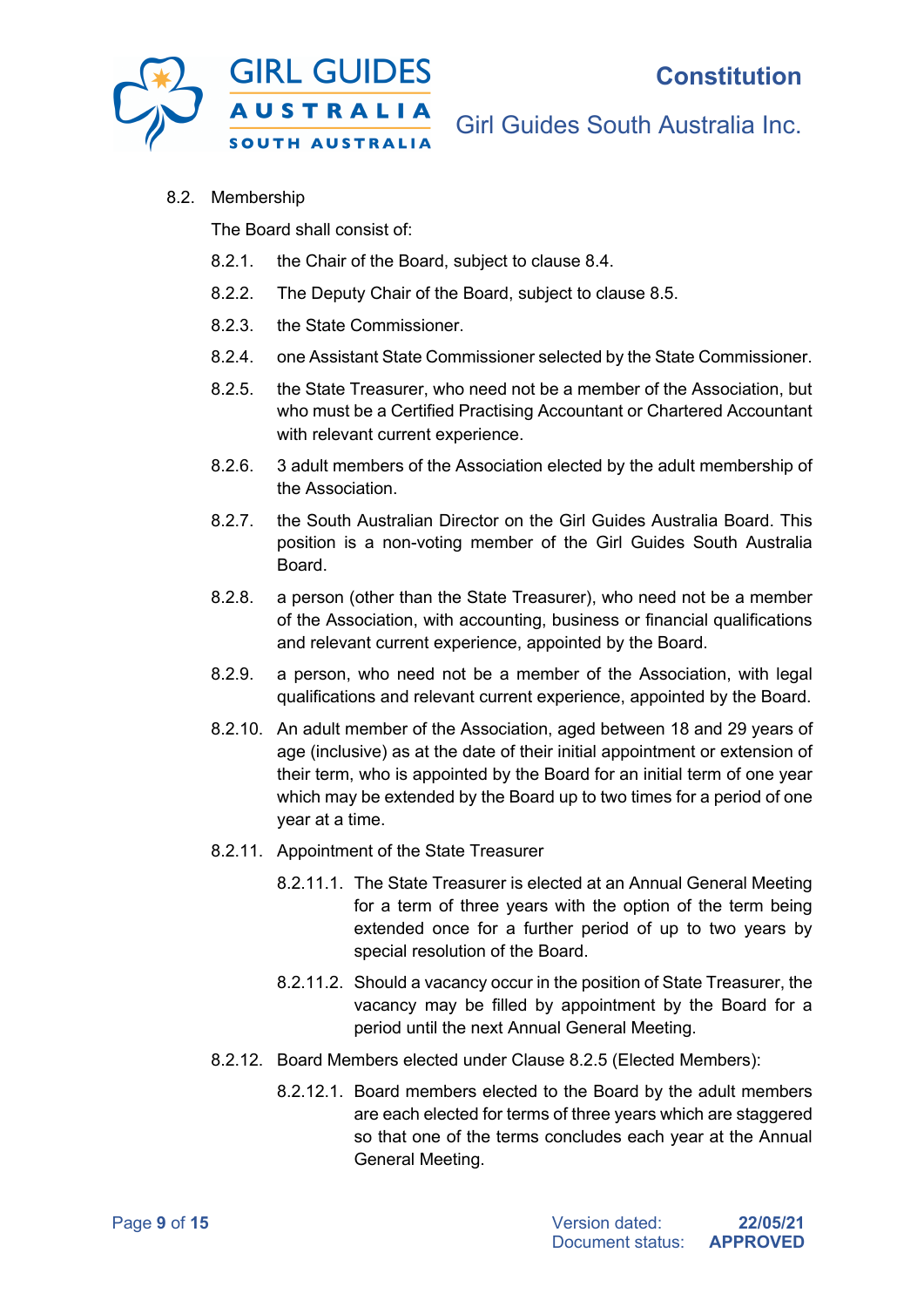

- 8.2.12.2. If a vacancy occurs in an elected position, an election will be held to fill the remainder of that term as soon as reasonably practicable, unless this period is for less than five months.
- 8.2.12.3. If a vacancy occurs for a position which has less than five months remaining in the term, the vacancy can be filled by appointment by the Board for the remainder of the term as a casual vacancy.
- 8.2.13. The member of the Board appointed under Clause 8.2.4 is appointed for a term which coincides with the term of the relevant manager.
- 8.2.14. Appointment of members of the Board appointed under Clauses 8.2.8 and 8.2.9:
	- 8.2.14.1. Members of the Board appointed under Clauses 8.2.8 and 8.2.9 are appointed for a term of three years which may be extended by the Board for no more than two additional years.
	- 8.2.14.2. If a vacancy arises, the Board will appoint a new Board Member who fulfils the criteria laid out in clauses 8.2.8 and 8.2.9. for a term as detailed in clause 8.2.14.1.
- 8.2.15. Membership of the Board shall cease if:
	- 8.2.15.1. a member resigns from the Board by notice in writing;
	- 8.2.15.2. a member takes up a paid position within the Association;
	- 8.2.15.3. the Board resolves by special resolution that the member be removed from the Board; or
	- 8.2.15.4. a member is disqualified from being a Board member by the Act.
- 8.3. Board Meetings
	- 8.3.1. The Board must meet at least once in every two months.
	- 8.3.2. Written notice of any meeting of the Board must be given no later than 6 days before the meeting and must specify the time and place of the meeting.
	- 8.3.3. A special meeting of the Board must be convened when a written request to do so is received by the Chair of the Board from:
		- 8.3.3.1. three members of the Board; or
		- 8.3.3.2. thirty members of the Association, at least one of whom is a member of the Board.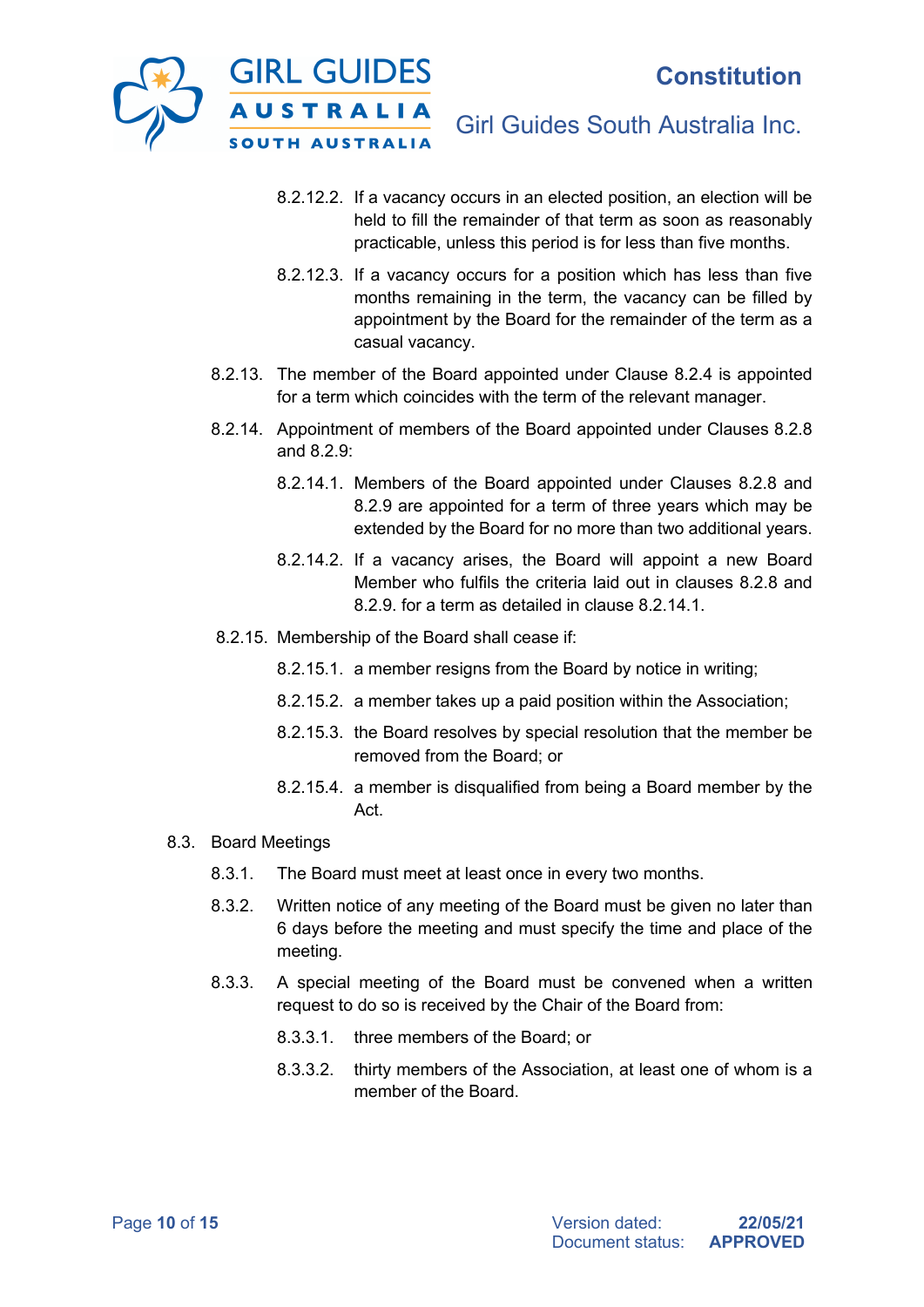

- 8.3.4. Requirements for notice can be waived upon agreement in writing of three members of the Board, one of whom must be the Chair of the Board or State Commissioner.
- 8.4. Chair of the Board
	- 8.4.1. Any Board member who is also a member of the Association is eligible for appointment to the position of Chair.
	- 8.4.2. The Chair of the Board will be appointed by the Board for an initial term which coincides with the term of her then current tenure as a member of the Board. The initial term as Chair of the Board may be extended once for an additional term of not more than two years by special resolution of the Board.
	- 8.4.3. If the Board approves an extension of a member's appointment as Chair of the Board, the member's original position will be declared vacant at the expiry of the position's original term and the member will no longer have a deliberative vote.
	- 8.4.4. The Chair of the Board may resign from the position of Chair by written notice to the Board. A Board member resigning from the position of Chair shall be permitted to serve as a Board member for the remainder of the term for which she was originally appointed or elected.
	- 8.4.5. The Chair of the Board may be removed from office by special resolution of the Board.
- 8.5. Deputy Chair of the Board
	- 8.5.1. The Deputy Chair of the Board will be appointed by the Board for an initial term which coincides with the term of their current tenure as a member of the Board. The initial term as Deputy Chair of the Board may be extended for no more than two years by special resolution of the Board.
	- 8.5.2. If the Board approves an extension of a member's appointment as Deputy Chair of the Board, the member's original position will be declared vacant at the expiry of the position's original term. The member will retain their deliberative vote.
	- 8.5.3. The Deputy Chair of the Board may resign from the position of Deputy Chair by written notice to the Board. A Board member resigning from the position of Deputy Chair shall be permitted to serve as a Board member for the remainder of the term for which they were originally appointed or elected.
	- 8.5.4. The Deputy Chair of the Board may be removed from office by special resolution of the Board.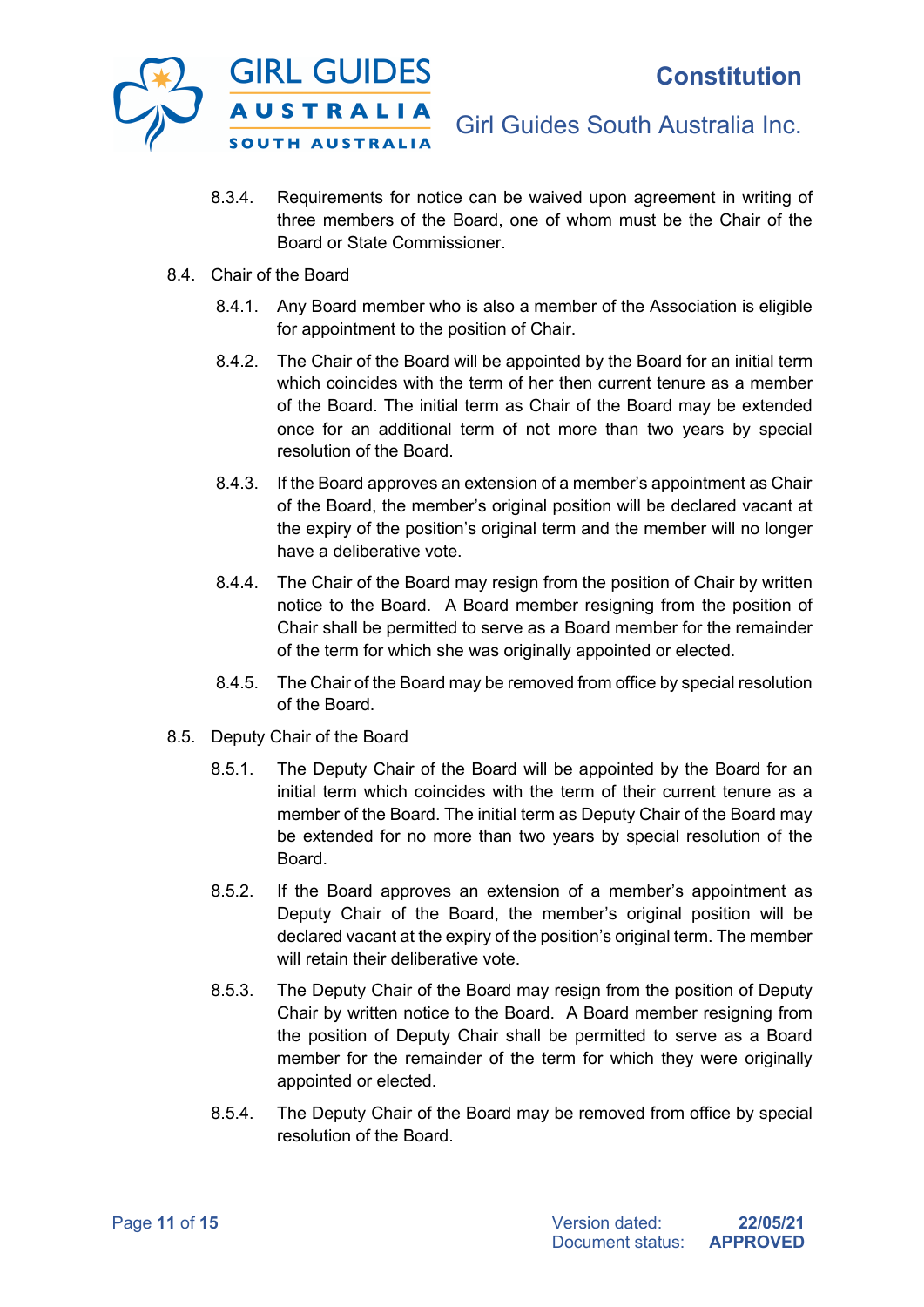

- 8.6. Voting
	- 8.6.1. Subject to clause 8.4.3, each voting member of the Board shall have one vote on any motion before the Board.
	- 8.6.2. Subject to clause 8.4.3, in the case of an equality of votes the Chair shall have a casting vote in addition to a deliberative vote.

#### 8.7. Quorum

The quorum for all meetings of the Board shall be the nearest whole number above one half of the total number of voting Members, one of whom shall be the Chair of the Board or a member of the Board nominated by the Chair of the Board to chair the meeting in her place.

#### **9. Patron**

The Board may invite any person to become the Patron of the Association.

#### **10. Public Officer**

The Board will appoint a person to be the public officer of the Association.

## **11. State Commissioner and Assistant State Commissioners**

- 11.1. There shall be a State Commissioner of the Association.
- 11.2. The State Commissioner is an adult member elected at an Annual General meeting of the Association or at a special meeting convened for that purpose.
- 11.3. The State Commissioner is appointed for an initial term of three years. The initial term may be extended once for a period of up to a further two years by special resolution of the Board. Whether or not the Board has extended the initial term, the State Commissioner may be re-elected for an additional term of not more than three years. An additional elected term may not be extended.
- 11.4. The role of the State Commissioner is to develop and maintain the Association, and to represent the Association at National events and meetings.
- 11.5. The State Commissioner may be removed from office if the Board resolves by special resolution that the State Commissioner be removed.
- 11.6. The Board shall, on the recommendation of the State Commissioner, appoint no less than one and no more than three Assistant State Commissioners.
- 11.7. The Board shall appoint an Assistant State Commissioner for a term recommended by the State Commissioner. At any time, the Assistant State Commissioner's term shall not exceed the length of the State Commissioner's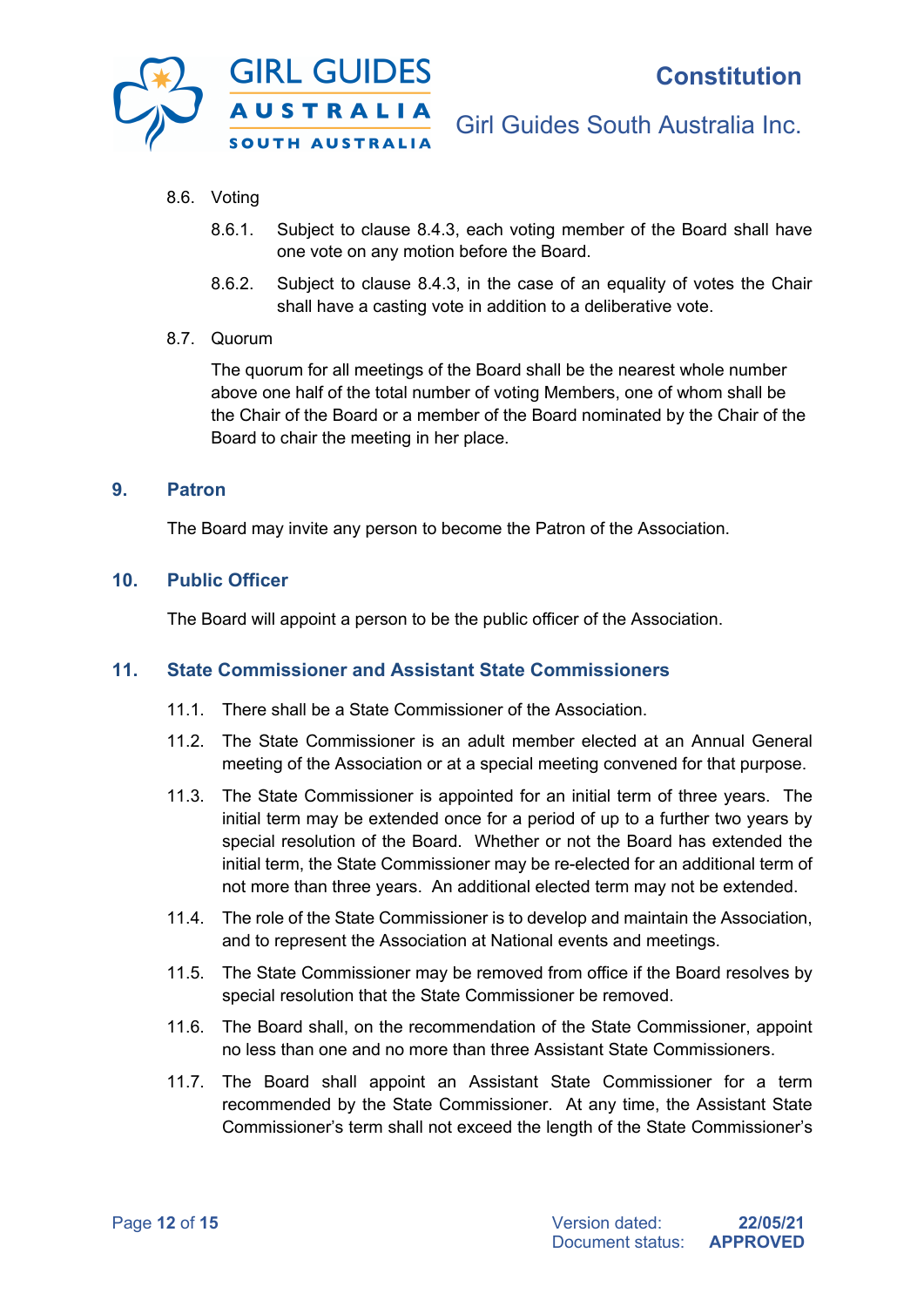

term. An Assistant State Commissioner may serve successive terms coinciding with different State Commissioners.

11.8. An Assistant State Commissioner may be removed from office if the Board resolves by special resolution that the Assistant State Commissioner be removed.

## **12. South Australian Director on the Girl Guides Australia Board**

12.1. The Board of the Association may nominate a person to be appointed as a director of Girl Guides Australia for an initial term of three years which may be extended by the Board for no more than two additional years.

#### **13. Appointments**

- 13.1. Any adult member of the Association may nominate to be elected or appointed to any office, with the exception of paid employees of the Association who are not eligible for appointment or election to a Board position.
- 13.2. The appointment of any member to an office, the term of that appointment and the duties of that appointment shall be specified in Guide Lines from time to time, or, if not specified in Guide Lines, as determined by the Board from time to time.
- 13.3. The State Commissioner or the Board may suspend or temporarily withdraw the appointment of any member to an office for a maximum period of three months.
- 13.4. The Board may terminate the appointment of any member to an office.

## **14. Records**

The Association shall establish and maintain proper records and minutes concerning all transactions, business, meetings and dealings of the Association and the Board.

#### **15. Accounts and Audit**

- 15.1. The Board shall, after the end of each financial year:
	- i. cause accounts in respect of the previous financial year to be prepared;
	- ii. cause those accounts to be audited by an auditor who is permitted to audit the Associations accounts under S.35 of the Act; and
	- iii. cause a report of the audited accounts to be presented to the Annual General Meeting of the Association held in the following financial year.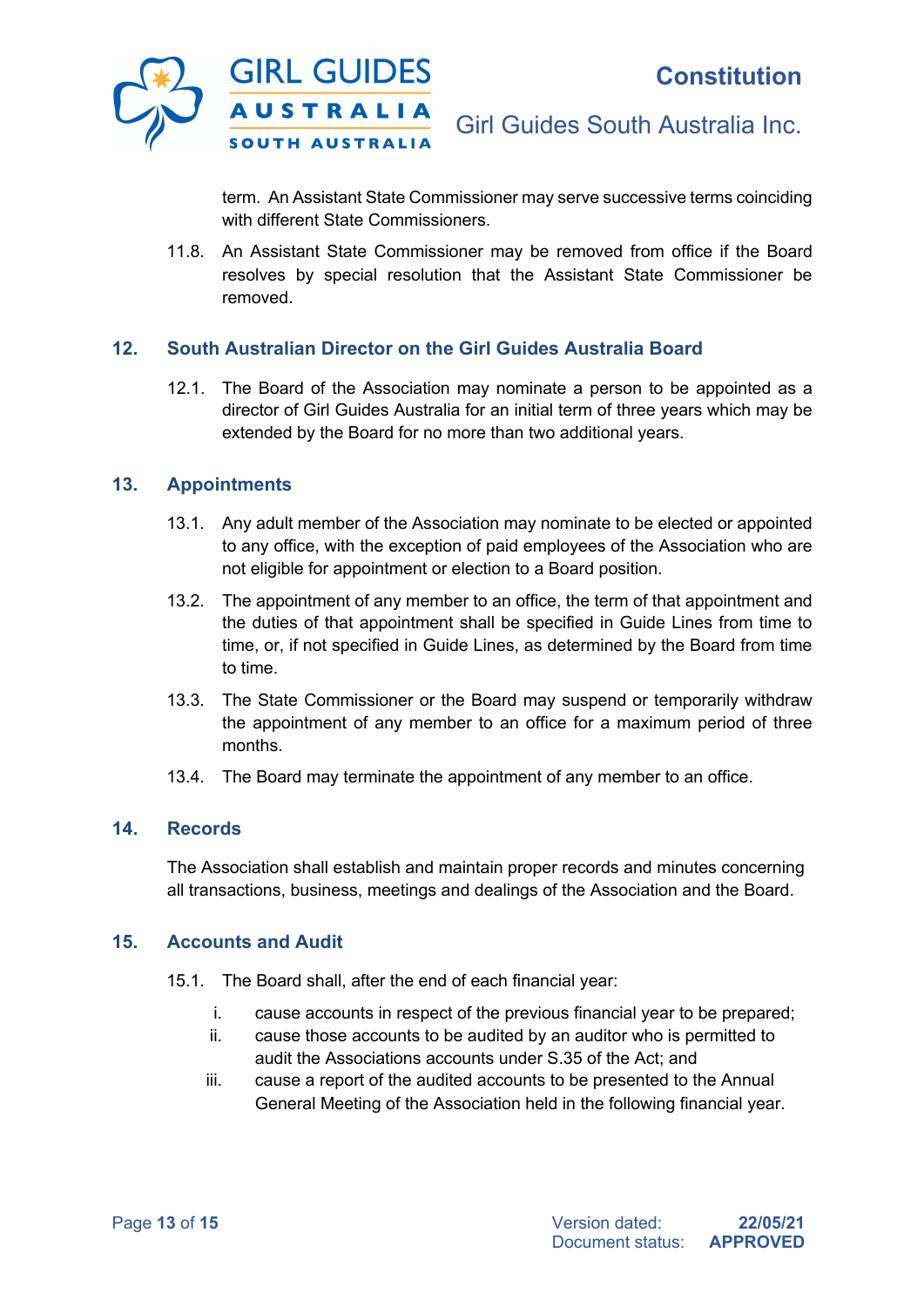

#### **16. Seal**

- 16.1. The Association shall have a common seal.
- 16.2. Any two of the following shall have authority to use and affix the Common Seal of the Association and to sign the document to which the seal is affixed:
	- i. the Chair
	- ii. the State Commissioner
	- iii. the State Treasurer
	- iv. the Public Officer

## **17. Property**

17.1. All real and personal property (including any funds of the Association) held by or on behalf of the Association belongs to the Association and is subject to any direction of the Board.

#### **18. Dissolution**

- 18.1. The Association may be voluntarily wound up by special resolution of adult members at a general meeting of the Association called for this purpose.
- 18.2. The quorum for a general meeting called for the purpose of winding up the Association is three quarters of the adult members of the Association attending in person or by proxy.
- 18.3. If the Association is wound up either compulsorily or voluntarily any surplus assets remaining for distribution at the completion of the winding up shall not belong to the Association but shall belong to Girl Guides Australia or in default to the World Association of Girl Guides and Girl Scouts.

## **19. Amendment of the Constitution**

- 19.1. Subject to Clause 18.3, no amendment may be made to this constitution except by a special resolution of the adult members of the Association at the Annual General Meeting of the Association or at a general meeting convened for the purpose.
- 19.2. Notice of the proposed amendment must be given to all adult members not less than twenty-one days prior to the General Meeting.
- 19.3. The Board is authorised to make grammatical or syntactical alterations to the Constitution.